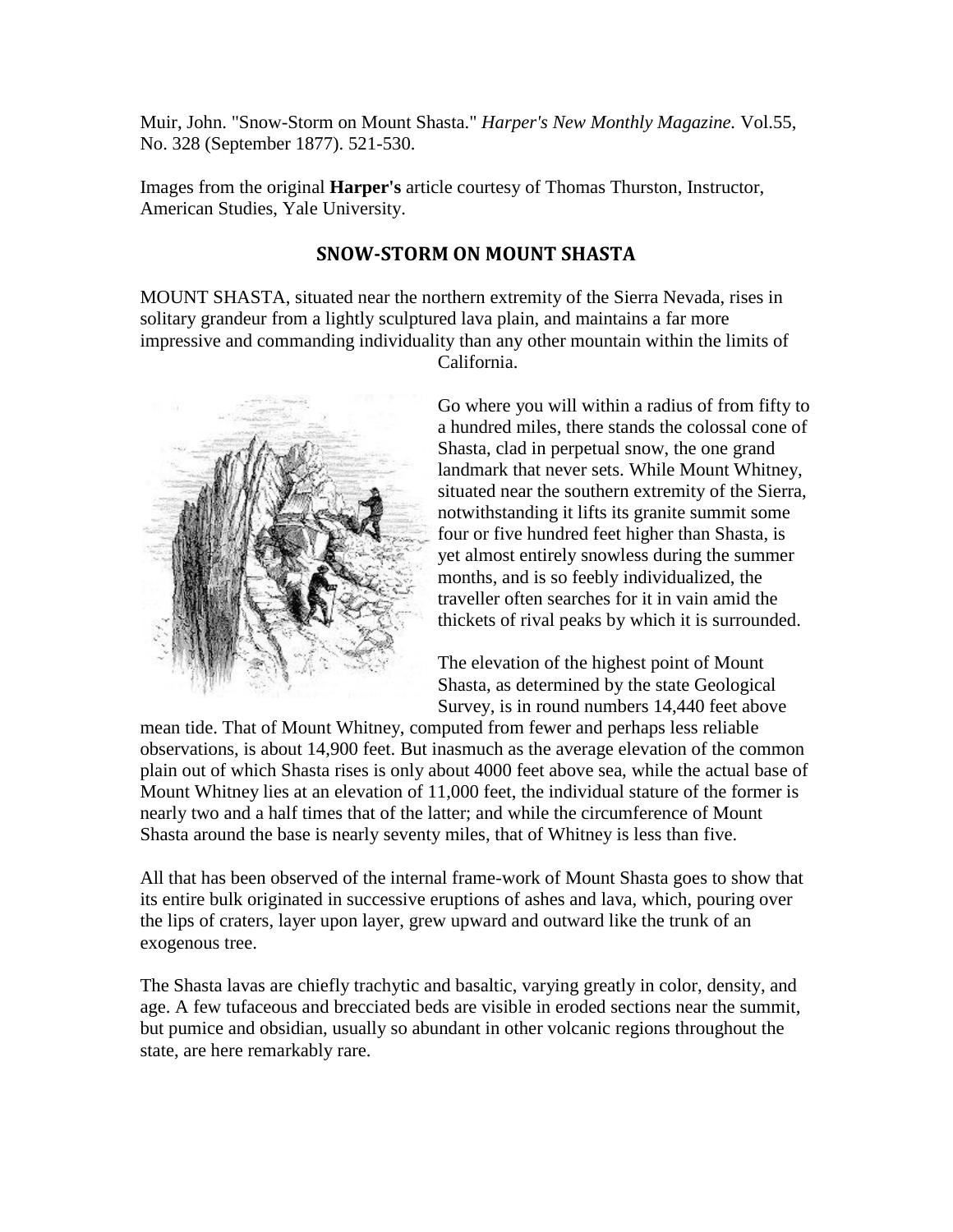During the glacial period Mount Shasta was a centre of dispersal for the glaciers of the circumjacent region. The entire mountain was then loaded with ice, which, ever descending, grooved its sides and broke up its summit into a mass of ruins. But the whole quantity of denudation the mountain has undergone is not easily determined, its porous crumbling rocks being ill adapted for the reception and preservation of glacial inscriptions. All the finer striations have been effaced, while the extreme irregularity of its lavas, as regards erodibility, and the disturbances caused by inter and post glacial eruptions, have obscured or wholly obliterated those heavier characters of the glacial record found so clearly inscribed upon the granitic pages of the high Sierra between latitude 36 degrees 30' and 39 degrees. This much, however, is plain, that when at length the ice period began to draw near a close, the Shasta ice cap was gradually melted off around the bottom, and, in receding and breaking up into its present condition, deposited the irregular heaps and rings of moraine soil upon which the Shasta forests are growing.



The Whitney glacier is the most important of the few fragmentary ice patches still remaining active. It takes its rise in extensive snow and ne've' fields on the summit, flows northward, and descends in a series of crevassed curves and cascades almost to the timberline--a distance of nearly three miles. Though not the very largest, this is perhaps the longest active glacier in the State.

Glacial erosion of the Shasta lavas gives rise to light porous soils, largely made up of sandy detritus that yields very readily to the transporting power of running water. Several centuries ago immense quantities of this lighter material were washed down from the higher slopes by an extraordinary flood, giving rise to the simultaneous deposition of conspicuous delta- like beds, extending around the entire circumference of the base, their smooth gray surfaces offering a striking contrast to the rough scoriaceous lava flows that divide them. But notwithstanding the incalculable wear and tear and ruinous degradation that Shasta has undergone, the regularity and symmetry of its outlines remain unrivaled. The mountain begins to leave the plain in slopes scarcely perceptible, measuring from two to three degrees. These are continued by exquisitely drawn gradations, mile after mile, all the way to the truncated crater-like summit, where they attain a steepness of from twenty to thirty-five degrees. This grand simplicity is partially interrupted on the north by a subordinate cone that grows out of the side of the main cone about 3000 feet below the summit.

This side cone has been in a state of eruption subsequent to the breaking up of the main ice cap, as shown by the comparatively unwasted circular crater in which it terminates, and by numerous streams of fresh unglaciated lava that radiate from it as a centre.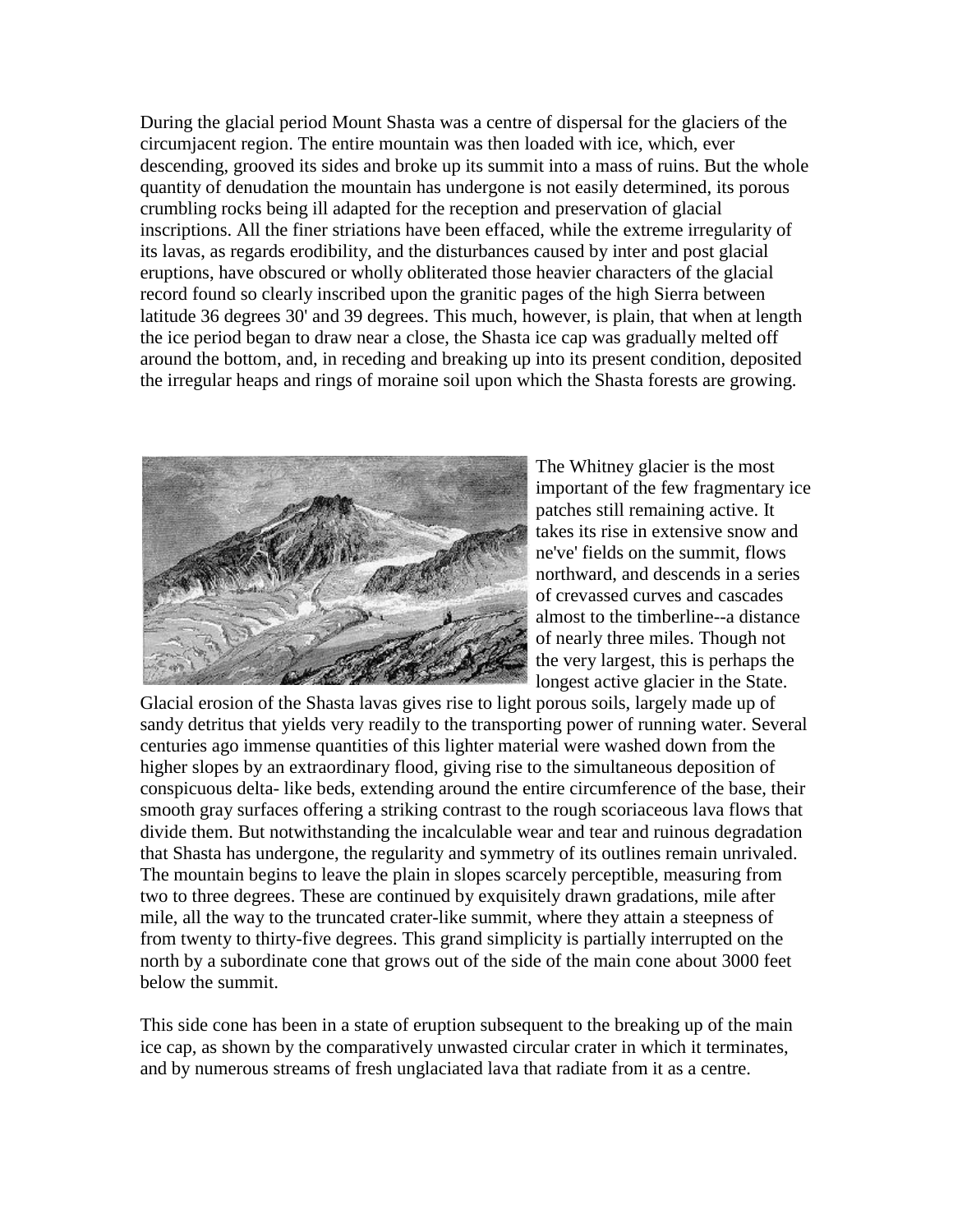

The main summit is about one and a half miles in diameter from southwest to northeast, and consists mainly of two extensive snow and ne've' fields, bounded by crumbling peaks and ridges, among which we look in vain for any sure plan of an ancient crater. The extreme summit is situated upon the southern extremity of a narrow ridge that bounds the main summit on the east. As viewed from the north, it is an irregular blunt peaklet about ten feet high, fast disappearing before the stormy atmospheric erosion to which it is subjected. Hot sulphurous gases and vapors escape with a

loud hissing noise from fissures in the lava near the base of the eastern ridge, opposite the highest peaklet. Several of the vents cast up a spray of clear bead-like drops of hot water, that rise repeatedly into the air and fall back until worn into vapor.

The steam and spray phenomena seem to be produced simply by melting snow coming in the way of the escaping gases, while the gases themselves are evidently derived from the heated interior, and may be regarded as the last feeble expression of that vast volcanic energy that builded the mountain.

Since the close of the ice period, nature has divided Mount Shasta into three distinct botanic zones. The first, which may be called the chaparral zone, has an average width of about four miles, and comprises the greater portion of the sandy flood beds noted above. They are densely overgrown with chaparral from three to six feet high, composed chiefly of manzanita, cherry, chincapin, and several species of ceanothus, forming when in full bloom one of the most glorious spectacles conceivable.

The continuity of these immense chaparral fields is grandly interrupted by wide swaths of coniferous trees, chiefly sugar and yellow pines, with Douglass spruce, silver-fir, and incense cedar, many specimens of which are over 200 feet high and six or seven feet in



diameter at the base.

Golden-rods, asters, gilias, lilies, and lupines, with a multitude of less conspicuous herbaceous plants, occur in warm openings of the woods, with forms and colors in delightful accord, and enlivened with butterflies and bees.

The next higher is the fir zone, made up almost exclusively of the three silver-firs, viz., Picea grandis, P. amabilis, and P. amabilis, var. nobilis.

This zone is from two to three miles wide, has an average elevation above the sea on its lower edge of 6000 feet, on its upper of 8000, and is far the simplest and best defined of the three. The Alpine zone is made up of dwarf pines, heathworts, stiff wiry carices, lichens, and red snow.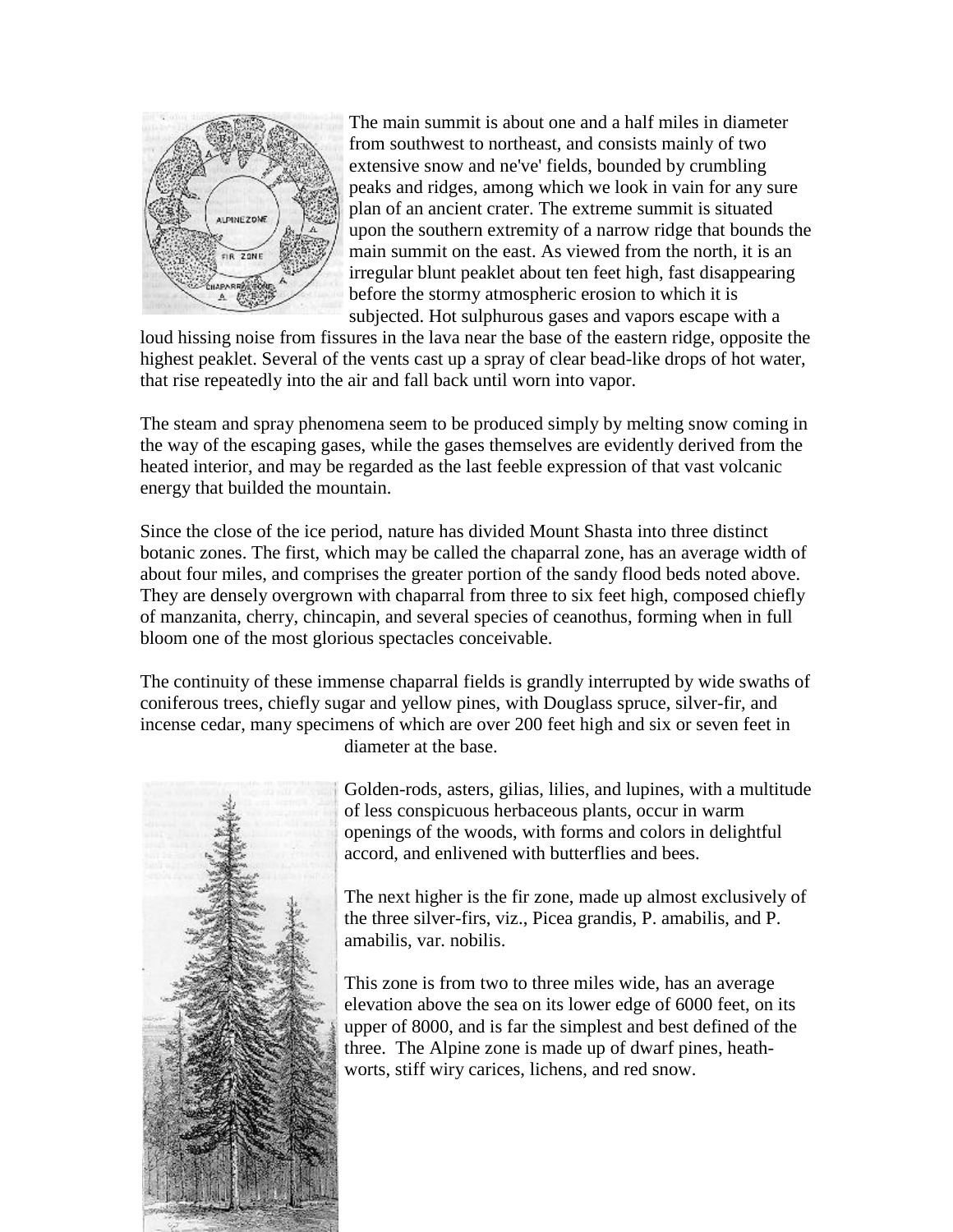The pines attain an elevation of 9500 feet, but at this height their summits rise only three or four feet into the frosty air, and are close-pressed and level, as if crushed by winter snow, and shorn off by the icy winds, yet flowering nevertheless, and sometimes producing cones and ripe nuts. Bryanthus, a beautiful flowering heath-wort, flourishes a few hundred feet higher, accompanied by kalmia and spiraea. Dwarf daisies and carices attain an elevation on favorable slopes of 11,000 feet, while beyond this a scanty growth of lichens and red snow composes the entire vegetation.

The following is a list of all the coniferous trees I have been able to find growing upon Mount Shasta, named downward in order of occurrence :

| Pinus flexilis                               | Dwarf pine      |
|----------------------------------------------|-----------------|
| Pinus monticola                              | Mountain pine   |
| Pinus contorta                               | Tamarack pine   |
| Picea amabilis                               | Silver-fir      |
| Picea amabilis, var. nobilis                 | Silver-fir      |
| Picea grandis                                | Silver-fir      |
| Pinus ponderosa                              | Yellow pine     |
| Pinus ponderosa, var. jeffreyii Jeffrey pine |                 |
| Pinus lambertiana                            | Sugar-pine      |
| Abies douglassii                             | Douglass spruce |
| Libocedrus decurrens                         | Incense cedar   |
| Pinus tuberculata                            |                 |
| Juniperus occidentalis                       | Cedar           |

The bulk of the forest is made up of the three silver-firs, Douglass spruce, the yellow and sugar pines, and incense cedar, and of these Picea amabilis is at once the most abundant and the most beautiful.

The ascent of Mount Shasta is usually made in July or August, from Strawberry Valley, on the Oregon and California stageroad. Storms are then less common and less violent, and the deep snows are melted from the lower slopes, and the beautiful Alpine vegetation is then coming into bloom. The ordinary plan is to ride from Strawberry Valley to the upper edge of the timber line, a distance of ten miles, the first day, and camp; then, rising early next morning, push to the summit, and return to the valley on the evening of the second day.



In journeying up the valley of the Upper Sacramento one obtains frequent views of Mount Shasta, through the pine-trees, from the tops of hills and ridges; but at Strawberry Valley there is a grand out-opening of the forests, and Shasta stands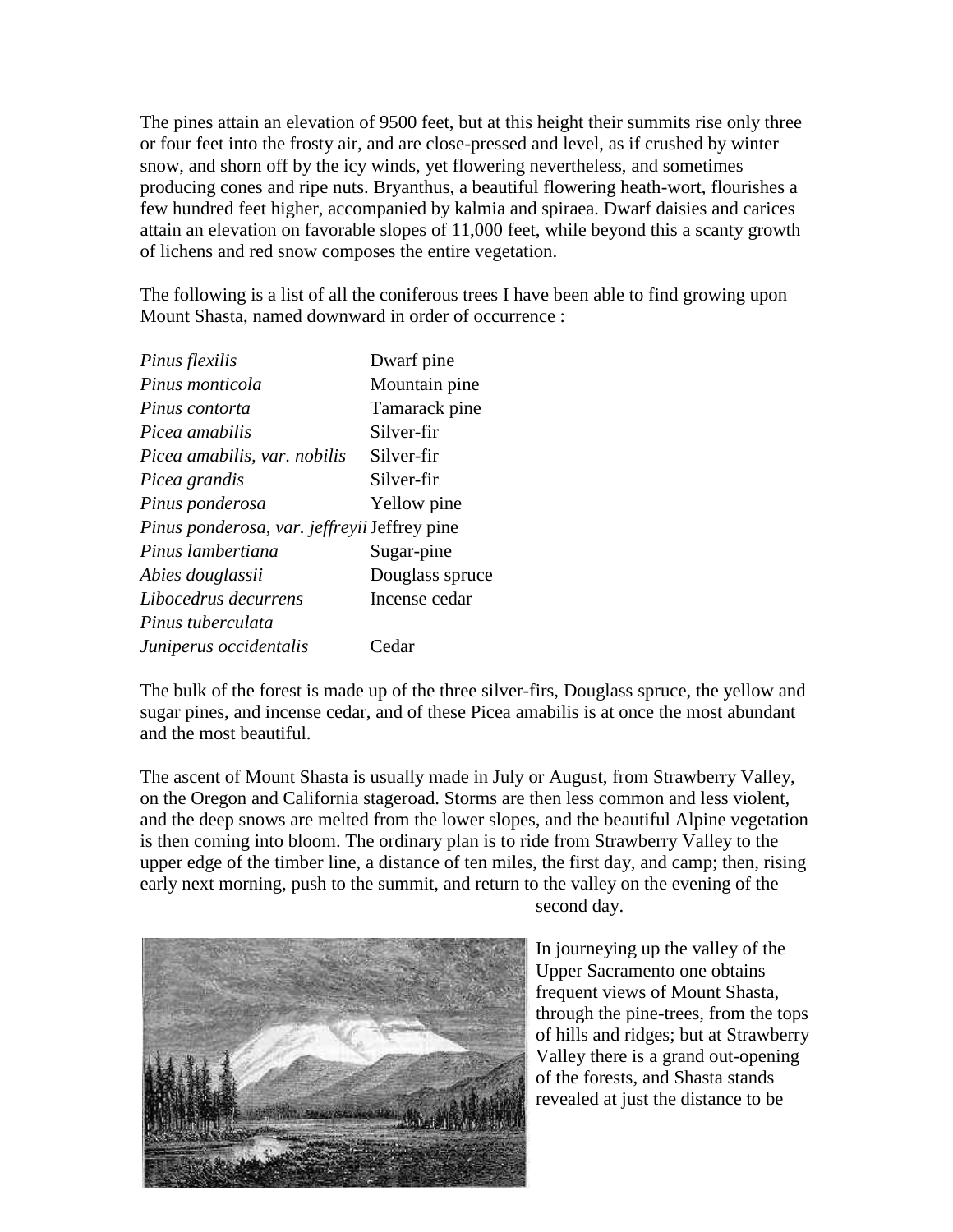seen most comprehensively and impressively.

Looking at outlines, there, in the immediate foreground, is a smooth green meadow with its crooked stream; then a zone of dark forest, its countless spires of fir and pine rising above one another higher and higher in luxuriant ranks; and above all the great white cone sweeping far into the cloudless blue--meadow, forest, and mountain inseparably blended and framed in by the arching sky. My last ascent of Shasta was made on the 30th of April, 1875, accompanied by Jerome Fay, a hardy and competent mountaineer, for the purpose of making barometrical observations on the summit, while Captain A.F. Rodgers, of the United States Coast Survey, made simultaneous observations with a compared barometer at the base.

In the cooler portions of the woods winter snow was still lying five feet deep, and we had a tedious time breaking through it with the pack animals. It soon became apparent that we would not be able to reach the summer camping ground; and after floundering and breaking trail in the drifts until near sundown, we were glad to camp for the night as best we could upon a rough lava ridge that protruded through the snow. From here we carried blankets and one day's provision on our backs over the snow to the extreme edge of the timber line, and make a second camp in the lee of a block of red trachyte. This, of course, was done with a view to lessening as much as possible the labor of completing the ascent, to be undertaken next day. Here, on our trachyte bed, we obtained two hours of shallow sleep, mingled with fine glimpses of the keen starry night. We rose at 2 A.M., warmed a tin-cupful of coffee, broiled a slice of frozen venison on the coals, and started for the summit at 3:20 A.M.

The crisp icy sky was without a cloud, and the stars lighted us on our way. Deep silence brooded the mountain, broken only by the night wind and an occasional rock falling from crumbling buttresses to the snow slopes below. The wild beauty of the morning stirred our pulses in glad exhilaration, and we strode rapidly onward, seldom stopping to take a breath--over the broad red apron of lava that descends from the west side of the smaller of the two cone summits, across the gorge that divides them, up the majestic snow curves sweeping to the top of the ancient crater, around the broad icy fountains of the Whitney glacier, past the hissing fumaroles, and at 7:30 A.M. we attained the utmost summit.

Up to this time there was nothing discernible either in the wind tones or in the sky that betokened the near approach of a storm; but on gaining the summit we observed several hundred square miles of white cumuli spread out on the lava plain toward Lassen's Peak, squirming dreamily in the sunshine far beneath, and exciting no alarm.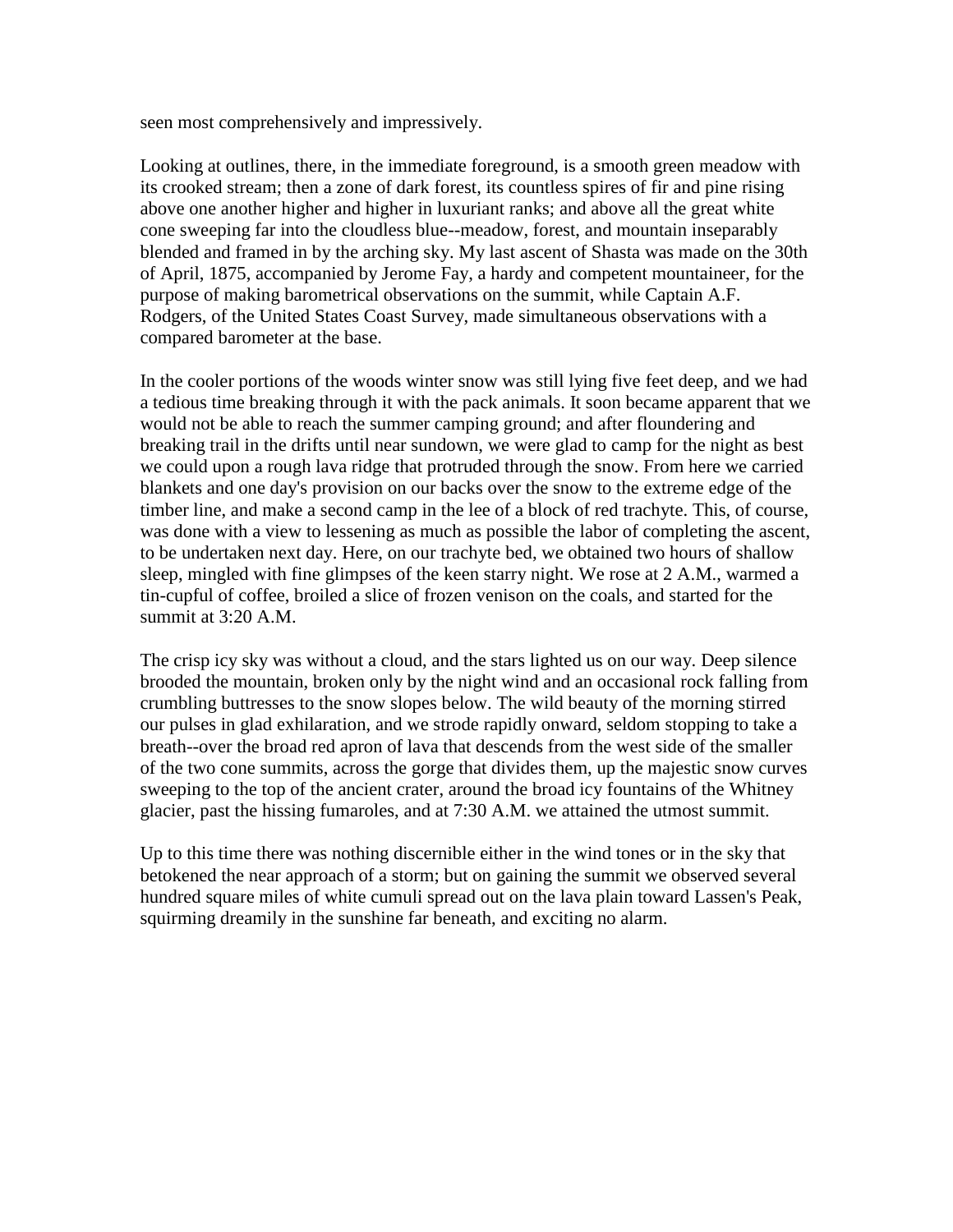

The slight weariness of the ascent was soon rested away. The sky was of the thinnest, purest azure; spiritual life filled every pore of rock and cloud; and we reveled in the marvelous abundance and beauty of the landscapes by which we were encircled.

At 9 A.M. the dry thermometer stood at 34 degrees in shade, and rose steadily until 1 P.M., when it stood at 50 degrees, although no doubt strongly influenced by sun heat radiated from the adjacent cliffs. A vigorous bumble-bee zigzagged around our heads, filling the air with a summery hay-field drone, as if wholly unconscious of the fact that the nearest honey flower was a mile beneath him.

Clouds the mean while were growing down in Shasta Valley- massive swelling cumuli, colored gray and purple and close pearly white. These, constantly extending around southward on both sides of Mount Shasta, at length united with

the older field lying toward Lassen's Peak, thus circling the mountain in one continuous cloud zone. Rhett and Klamath lakes were eclipsed in clouds scarcely less bright than their own silvery disks. The black lava beds made famous by the Modoc war; many a snow-laden peak far north in Oregon; the Scott and Trinity mountains; the blue Coast Range; Shasta Valley, dotted with volcanoes; the dark coniferous forests filling the valleys of the Upper Sacramento--were all in turn obscured, leaving our own lofty cone solitary in the sunshine, and contained between two skies--a sky of spotless blue above, a sky of clouds beneath. The creative sun shone gloriously upon the white expanse, and rare cloud-lands, hill and dale, mountain and valley, rose responsive to his rays, and steadily developed to higher beauty and individuality.

One colossal master-cone, corresponding to Mount Shasta, rose close alongside with a visible motion, its firm polished bosses seemingly so near and substantial we fancied we might leap down upon them from where we stood, and reach the ground by scrambling down their sides.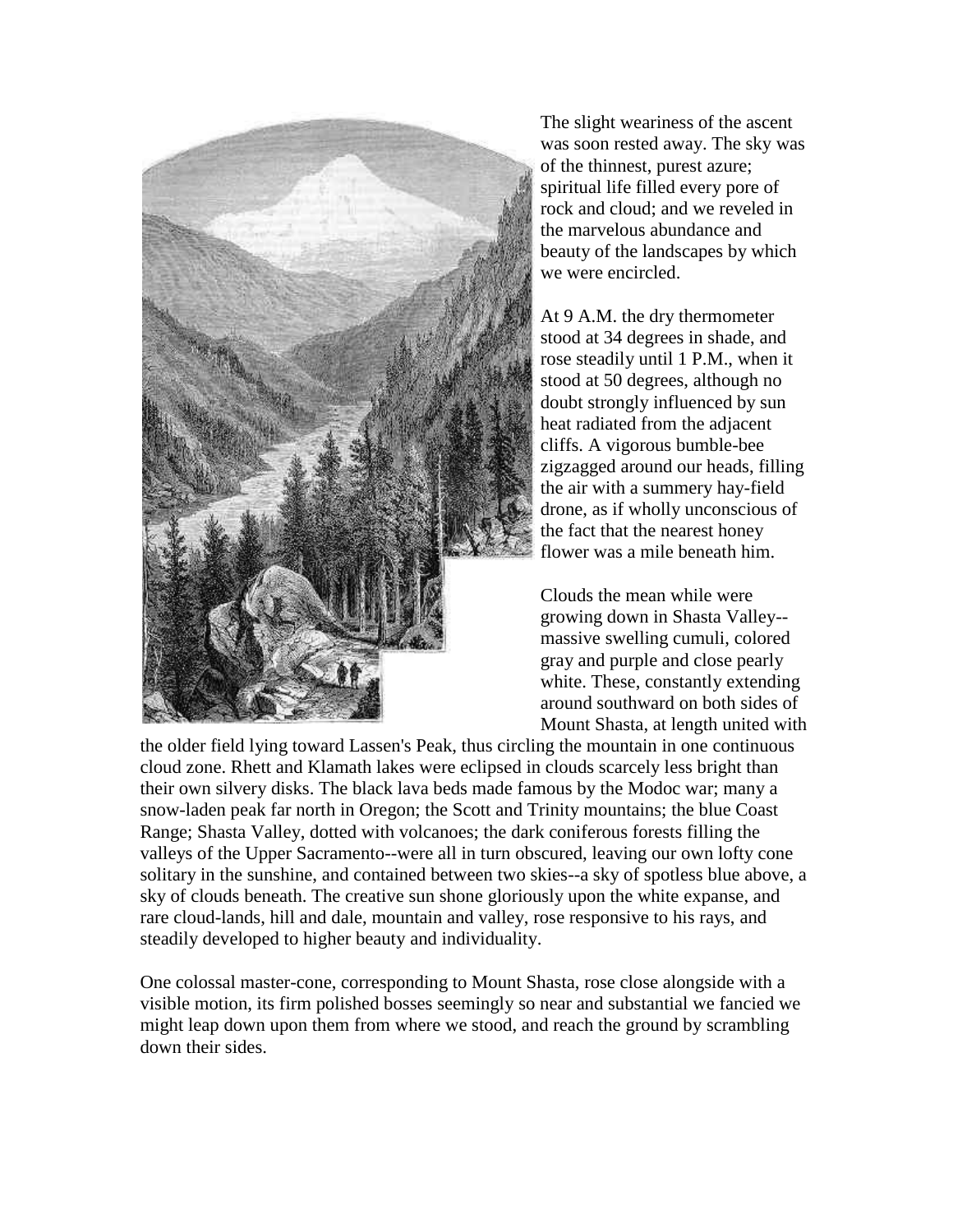Storm clouds on the mountains--how truly beautiful they are!-- floating fountains bearing water for every well; the angels of streams and lakes; brooding in the deep pure azure, or sweeping along the ground, over ridge and dome, over meadow, over forest, over garden and grove; lingering with cooling shadows, refreshing every flower, and soothing rugged rock brows with a gentleness of touch and gesture no human hand can equal!

The weather of spring and summer throughout the middle region of the Sierra is usually well flecked with rain-storms and light dustings of snow, most of which are far too obviously joyous and life-giving to be regarded as storms. In the case of the smallest and most perfectly individualized specimens, a richly modeled cumulus cloud is seen rising above the dark forests, about 11 o'clock A.M., directly upward into the calm sky, to a height of about four or five thousand feet above the ground, or ten or twelve thousand feet above the sea; its pearly bosses finely relieved by gray and purple shadows, and exhibiting outlines as keen as those of a glacier-polished dome. In less than an hour it attains full development, and stands poised in the blazing sunshine like some colossal fungus. Presently a vigorous thunder-bolt crashes through the crisp sunny air, ringing like steel on steel, its startling detonation breaking into a spray of echoes among the rocky canons below. Then down comes the cataract of rain to the wild gardens and groves. The big crystal drops tingle the pine needles, plash and spatter on granite pavements, and pour adown the sides of ridges and domes in a net-work of gray bubbling rills. In a few minutes the firm storm cloud withers to a mesh of dim filaments and disappears, leaving the sky more sunful than before. Every bird and plant is invigorated, a steam of fragrance rises from the ground, and the storm is finished--one cloud, one lightning flash, one dash of rain. This is the California rain-storm reduced to its lowest terms. Snow-storms of the same tone and dimensions abound in the highest summits, but in spring they not unfrequently attain larger proportions, and assume a violence of expression scarcely surpassed by those bred in the depths of winter. Such was the storm now gathering close around us. It began to declare itself shortly after noon, and I entertained the idea of abandoning my purpose of making a 3 P.M. observation, as agreed on by Captain Rodgers and myself, and at once make a push down to our safe camp in the timber. Jerome peered at short intervals over the jagged ridge on which we stood, making anxious gestures in the rough wind, and becoming more and more emphatic in his remarks upon the weather, declaring that if we did not make a speedy escape, we should be compelled to pass the night on the summit. Anxiety, however, to complete my observations fixed me to the ridge. No inexperienced person was depending upon me, and I told Jerome that we two mountaineers could break down through any storm likely to fall. About half past 1 o'clock P.M. thin fibrous cloud films began to blow directly over the summit of the cone from north to south, drawn out in long fairy webs, like carded wool, forming and dissolving as if by magic. The wind twisted them into ringlets and whirled them in a succession of graceful convolutions, like the outside sprays of Yosemite falls; then sailing out in the pure azure over the precipitous brink of the cone, they were drifted together in light gray rolls, like foam wreaths on a river.

These higher cloud fabrics were evidently produced by the chilling of the air from its own expansion, caused by an upward deflection against the mountain slopes. They steadily increased on the north rim of the cone, forming a thick, opaque, ill-defined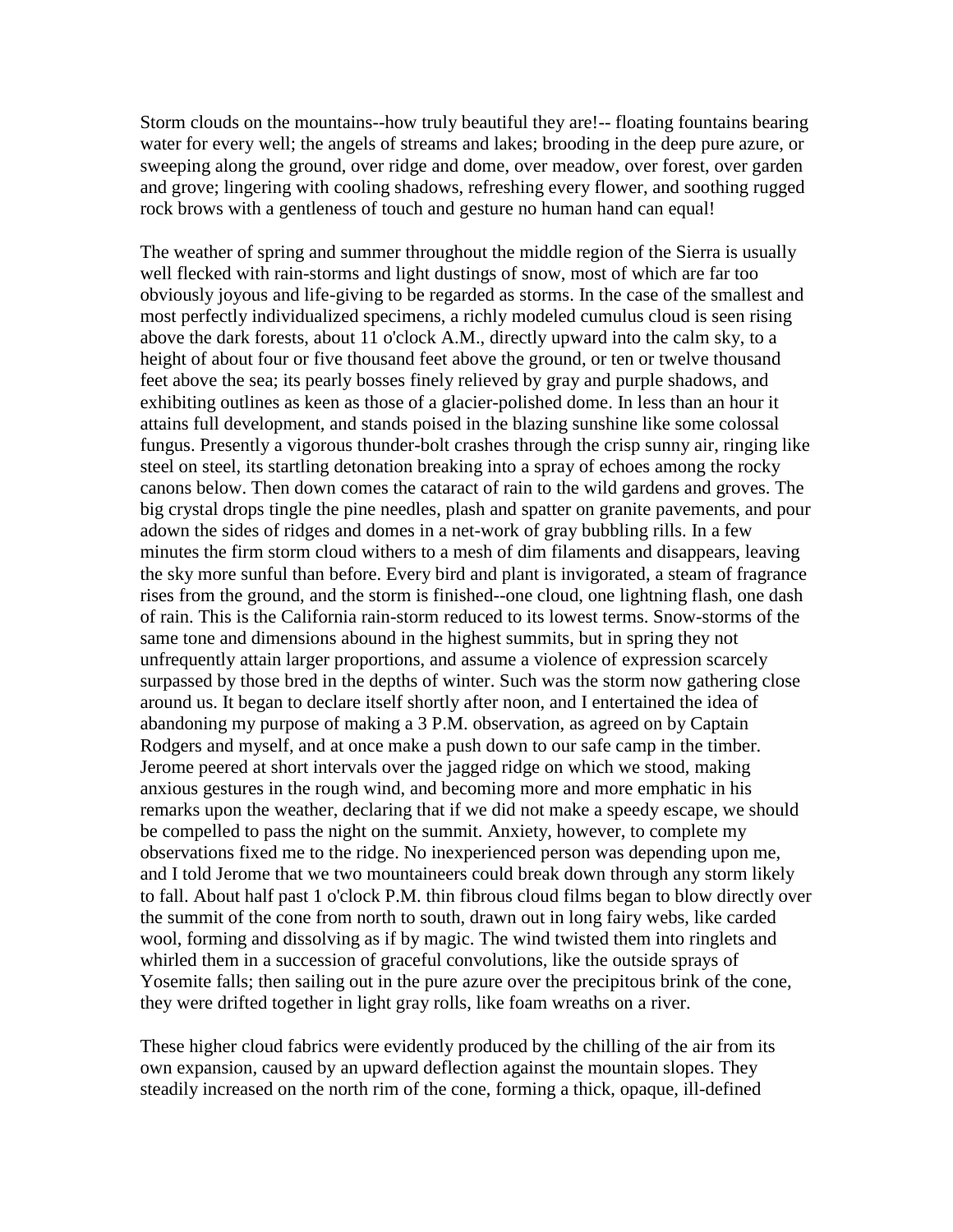embankment, from whose icy meshes snow flowers began to fall, alternating with hail. The sky speedily darkened, and just after I had completed my observations and boxed the instruments, the storm broke in full vigor. The cliffs were covered with a remarkable network of hail rills that poured and rolled adown the gray and red lava slopes like cascades of rock-beaten water.

These hail-stones seemed to belong to an entirely distinct species from any I had before observed. They resembled small mushrooms both in texture and general form, their six straight sides widening upward from a narrow base to a wide dome-like crown.

A few minutes after 3 P.M. we began to force our way down the eastern ridge, past the group of hissing fumaroles. The storm at once became inconceivably violent, with scarce a preliminary scowl. The thermometer fell twenty-two degrees, and soon sank below zero. Hail gave place to snow, and darkness came on like night. The wind rising to the highest pitch of violence, boomed and surged like breakers on a rocky coast. The lightnings flashed amid the desolate crags in terrible accord, their tremendous muffled detonations unrelieved by a single echo, and seeming to come thudding passionately forth from out the very heart of the storm.

Could we have begun at once to descend the snow-filled grooves leading to the timber, we might have made good our escape, however dark or violent the storm. As it was, we had first to make our way along a dangerous snow ridge nearly a mile and a half in length, flanked by steep ice slopes on one side, and by shattered precipices on the other. Fortunately I had taken the precaution ere the storm began, while apprehensive of this very darkness, to make the most dangerous points clear to my mind, and to mark their relations with reference to the direction of the wind. When, therefore, the storm broke, I felt confident we could urge our way through the darkness and uproar with no other guidance. After passing the "Hot Springs," I halted in the shelter of a lava block to let Jerome, who had fallen a little behind, come up. Here he opened a council, in which, amid circumstances sufficiently exciting, but without evincing any bewilderment, he maintained, in opposition to my views, that it was impossible to proceed: the ridge was too dangerous, the snow was blinding, and the frost too intense to be borne; and finally, that, even supposing it possible for us to grope our way through the darkness, the wind was sufficiently violent to hurl us bodily over the cliffs, and that our only hope was in wearing away the afternoon and night among the fumaroles, where we should at least avoid freezing.

I urged that the wind was chiefly at our backs, and that, once arrived at the western edge of the cone, we had but to slide or wallow down steep inclines whose topographical leadings would insure our finding camp in any case, and that if need be we could creep along the more dangerous portions of the ridge, and clear the ice and precipices on hands and feet. He positively refused, however, to entertain any thought of venturing into the storm in that direction, while I, aware of the real dangers that would beset our efforts, and conscious of being the cause of his being thus imperiled, decided not to leave him.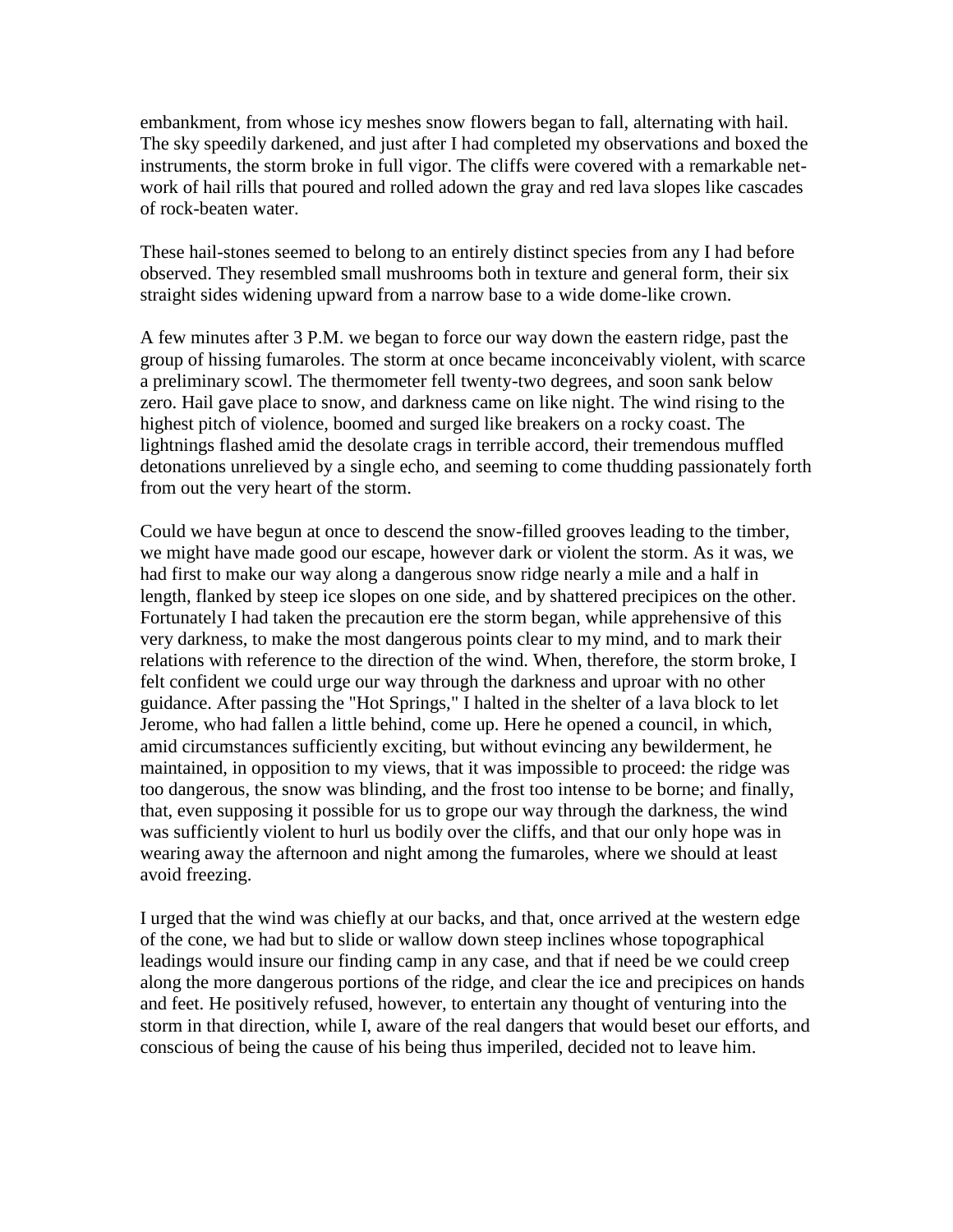

Our discussions ended, Jerome made a dash from behind the lava block, and began forcing his way back some twenty or thirty yards to the Hot Springs against the wind flood, wavering and struggling as if caught in a torrent of water; and after watching in vain for any flaw in the storm that might be urged as a new argument for attempting the descent, I was compelled to follow. "Here," said Jerome, as we stood shivering in the midst of the hissing, sputtering fumaroles, "we shall be safe from frost." "Yes," said I, "we can lie in this mud and gravel, hot at least on one side; but how shall we protect our lungs from the acid gases? and how, after our

clothing is saturated with melting snow, shall we be able to reach camp without freezing, even after the storm is over? We shall have to await the sunshine; and when will it come?

The patch of volcanic climate to which we committed ourselves has an area of about oneforth of an acre, but it was only about an eighth of an inch in thickness, because the scalding gas jets were shorn off close to the ground by the oversweeping flood of frost wind.

The marvelous lavishness of the snow can be conceived only by mountaineers. The crystal flowers seemed to touch one another and fairly to thicken the blast. This was the booming time, the summer of the storm, and never before have I seen mountain cloud flowering so profusely. When the bloom of the Shasta chaparral is falling, the ground is covered for hundreds of square miles to the depth of half an inch; but the bloom of our Shasta cloud grew and matured and fell to a depth of two feet in less than a single day. Some crystals caught on my sleeve, and, examined under a lens, presented all their rays exquisitely perfect; but most were more or less bruised by striking against one another, or by falling and rolling over and over on the ground and rising again. The storm blast, laden with this fine-ground Alpine snow dust, can not long be braved with impunity, and the strongest mountaineer is glad to turn and flee.

I was in my shirt sleeves, and in less than half an hour was wet to the skin; Jerome fortunately had on a close-fitting coat, and his life was more deeply imbedded in flesh than mine. Yet we both trembled and shivered in a weak, nervous way, as much, I suppose, from exhaustion brought on by want of food and sleep as from sifting of the icy wind through our wet clothing.

The snow fell with unabated lavishness until an hour or two after the coming on of what appeared to be the natural darkness of night. The whole quantity would probably measure about two feet. Up to the time the storm first fell upon the mountain, its development was gentle in the extreme--the deliberate growth of cumulus clouds beneath, the weaving of translucent tissue above, then the roar of the wind, the crash of thunder, and the darkening flight of snow flowers. Its decay was not less sudden--the clouds broke and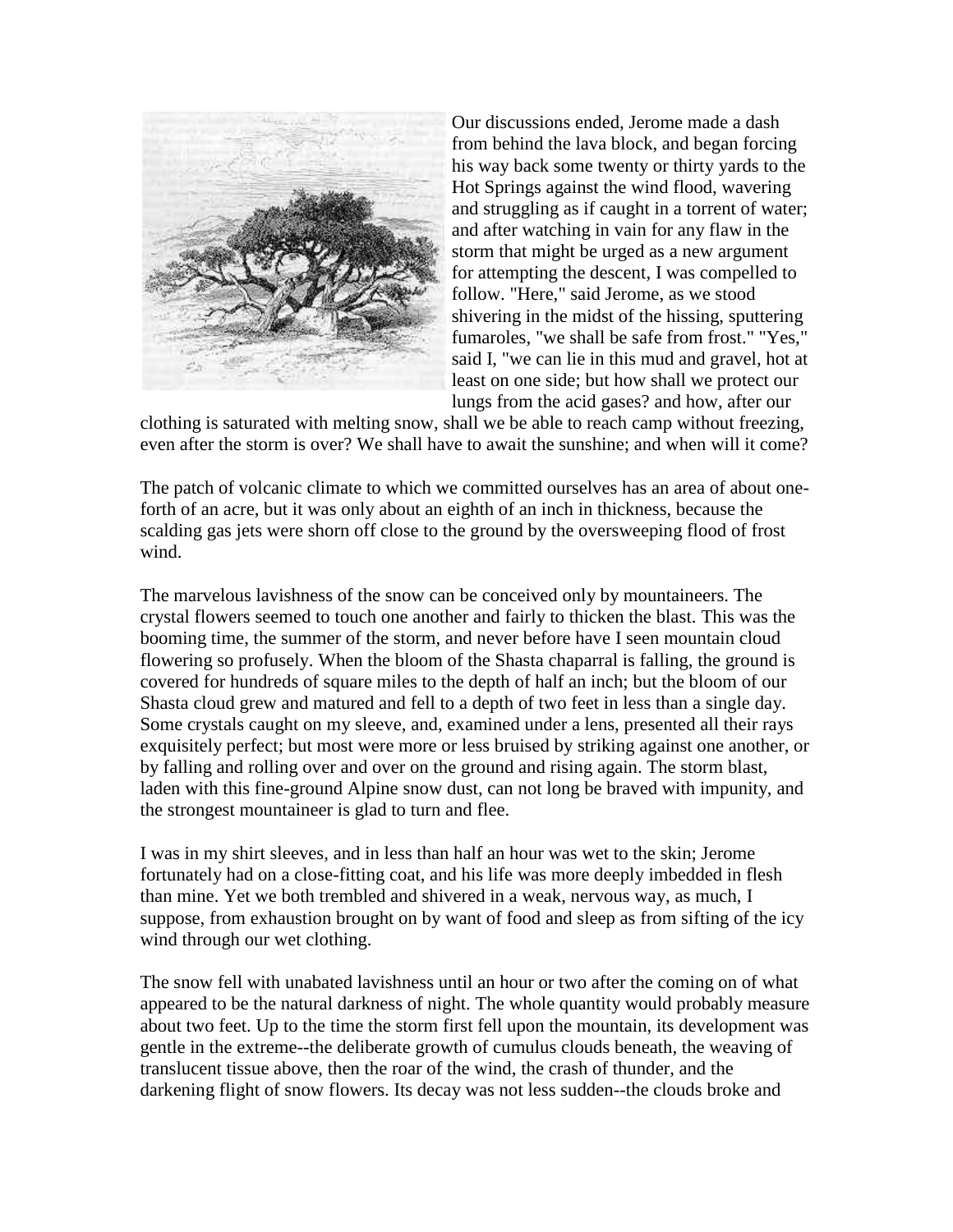vanished, not a snow-flake was left in the sky, and the stars shone out with pure and tranquil radiance.

As our experiences were somewhat exceptional during the long strange night that followed, it may perhaps be interesting to record them.

In the early stages of the night, while our sufferings were less severe, I tried to induce Jerome, who is a hunter, to break out in bear stories or Indian adventures to lessen our consciousness of the cold. But although meeting the storm bravely, he was not in talking condition. Occasionally he would indulge in calculations as to how long the fire of life would burn, whether the storm would last all the night and the next day, and if so, whether Sisson would be able to come to the rescue ere we succumbed to the cold. Then, with a view to cheering myself as well as him, I pictured the morning breaking all cloudless and sunful, assuring him that no storm ever lasted continuously from day to day at this season of the year; that out of all this frost and weariness we would yet escape to our friends and homes, and then all that would be left of the trying night would be a clump of unrelated memories he would tell to his children.

We lay flat on our backs, so as to present as little surface as possible to the wind. The mealy snow gathered on our breasts, and I did not rise again to my feet for seventeen hours. We were glad at first to see the snow drifting into the hollows of our clothing, hoping it would serve to deaden the force of the ice wind; but, though soft at first, it soon froze into a stiff, crusty heap, rather augmenting our novel misery. "Last year," said Jerome, "I guided a minister up here. I wish he were here now to try some prayers. What do you really think, Muir--would they help a fellow in a time like this?" Yet, after all, he seemed to recognize the unflinching fair play of Nature, and her essential kindliness, though making no jot of allowance for ignorance or mistakes. The snow fell on us not a whit more harshly than warm rain on the grass.

The night wind rushed in wild uproar across the shattered cliffs, piercing us through and through, and causing violent convulsive shivering, while those portions of our bodies in contact with the hot lava were being broiled.

When the heat became unendurable, we scraped snow and bits of trachyte beneath us, or shifted from place to place by shoving an inch or two at a time with heels and elbows; for to stand erect in blank exposure to the wind seemed like certain death.

The acrid incrustations sublimed from the escaping gases frequently gave way, opening new vents, over which we were scalded; and fearing that if at any time the wind should fall, carbonic acid, which usually forms so considerable a portion of the gaseous exhalations of volcanoes, might collect in sufficient quantities to cause sleep and death, I warned Jerome against forgetting himself for a single moment, even should his sufferings admit of such a thing. Accordingly, when, during the long dreary watches of the night, we roused suddenly from a state of half consciousness, we called each other excitedly by name, each fearing the other was benumbed or dead.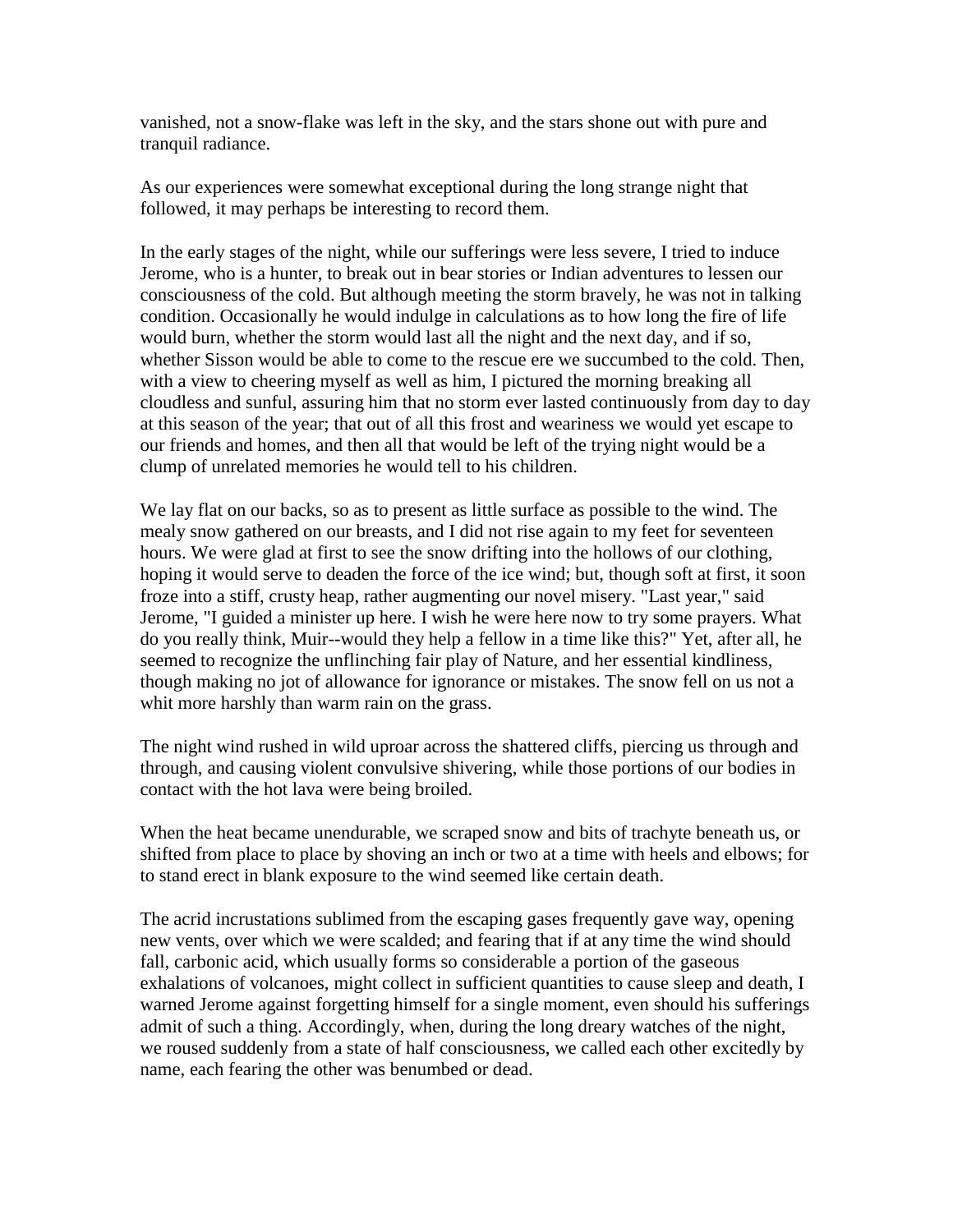The ordinary sensations of cold give but faint conceptions of that which comes on after hard exercise, with want of food and sleep, combined with wetness in a high frost wind. Life is then seen to be a mere fire, that now smoulders, now brightens, showing how easily it may be quenched.

The weary hours wore away like a mass of unnumbered and half- forgotten years, in which all our other years and experiences were strangely interblended. Yet the pain we suffered was not of that bitter kind that precludes thought and takes away all capacity for enjoyment. A sort of stupefaction came on at times, in which we fancied we saw dry resiny pine logs suitable for camp fires, just as when, after going days without food, we fancy we see bread.

The extreme beauty of the sky at times beguiled our sense of suffering. Ursa Major, with its thousand home associations, circled in glorious brightness overhead; the mysterious star clouds of the Milky Way arched over with marvelous distinctness, and every planet glowed with long lance rays like lilies within reach. Then imagination, coming suddenly into play, would present the beauties of the warm zone beneath us, mingled with pictures of other lands. With unnatural vividness we saw fine secluded valleys, haunts of the deer and bear, and rich fir woods with their wealth of fern- like branches and orange lichens adoring their tall brown trunks. Then the bitter moaning wind and the drifting snow would break the blissful vision, and our dreary pains would cover us like clouds.

"Muir," Jerome would inquire, with pitiful faintness, "are you suffering much?" "Yes," I would reply, straining to keep my voice brave, "the pains of a Scandinavian hell, at once frozen and burned. But never mind, Jerome; the night will wear away at last, and tomorrow we go a-Maying, and what camp fires we will make, and what sun baths we will take!"

The frost became more and more intense, and we were covered with frozen snow and icicles, as if we had lain castaway beneath all the storms of winter. In about thirteen hours day began to dawn, but it was long ere the highest points of the cone were touched by the sun. No clouds were visible from where we lay, yet the morning was dull and blue and bitterly frosty, and never did the sun move so slowly to strip the shadows from the peaks. We watched the pale heatless light stealing toward us down the sparkling snow, but hour after hour passed by without a trace of that warm flushing sunrise splendor we were so eager to welcome. The extinction of a life seemed a simple thing after being so gradually drained of vitality, and as the time to make an effort to reach camp drew near, we became concerned to know what quantity of strength remained, and whether it would be sufficient to carry us through the miles of cold wind and snow that lay between us and the timber.

Healthy mountaineers always discover in themselves a reserve of power after great exhaustion. It is a kind of second life only available in emergencies like this, and having proved its existence, I had no great dread that either Jerome or myself would fail, though my left arm was already benumbed and hung powerless.